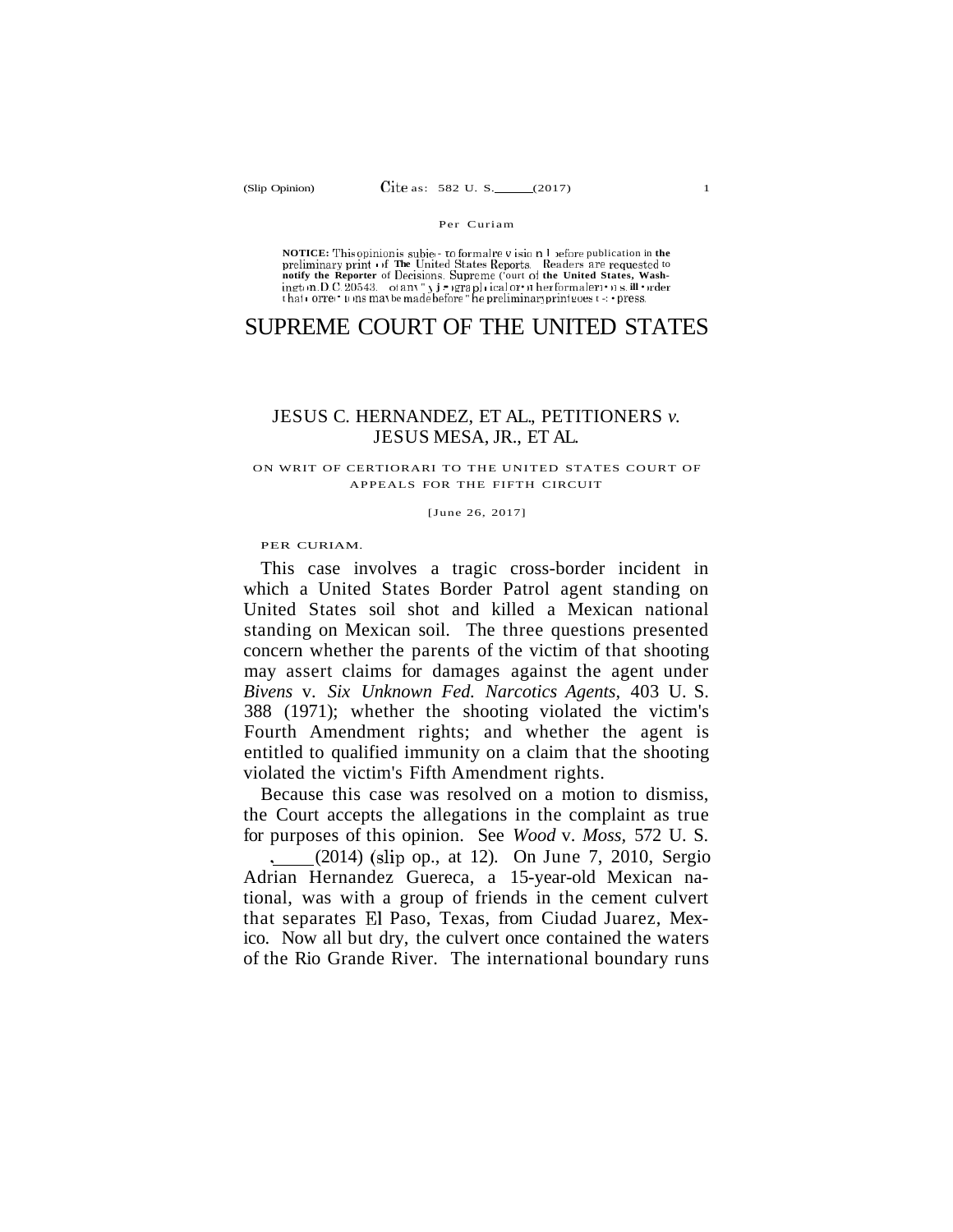#### Per Curiam

down the middle of the culvert, and at the top of the embankment on the United States side is a fence. According to the complaint. Hernandez and his friends were playing a game in which they ran up the embankment on the United States side, touched the fence, and then ran back down. At some point, Border Patrol Agent Jesus Mesa, Jr., arrived on the scene by bicycle and detained one of Hernandez's friends in United States territory as the friend ran down the embankment. Hernandez ran across the international boundary into Mexican territory and stood by a pillar that supports a railroad bridge spanning the culvert. While in United States territory, Mesa then fired at least two shots across the border at Hernandez. One shot struck Hernandez in the face and killed him. According to the complaint, Hernandez was unarmed and unthreatening at the time.

The Department of Justice investigated the incident. The Department concluded that the shooting "occurred while smugglers attempting an illegal border crossing hurled rocks from close range at a [Customs and Border Patrol] agent who was attempting to detain a suspect." Dept. of Justice, Office of Public Affairs, Federal Officials Close Investigation Into the Death of Sergio Hernandez-Guereca (Apr. 27, 2012), online at [http://www.justice,](http://www.justice) gov/opa/pr/federal-officials-close-investigation-death-sergiohernandez-guereca (as last visited June 23, 2017). "[0]n these particular facts," the Department determined, "the agent did not act inconsistently with [Customs and Border Patrol] policy or training regarding use of force." *Ibid.*  The Department also declined to bring federal civil rights charges against Mesa. In the Department's view, there was insufficient evidence that Mesa "acted willfully and with the deliberate and specific intent to do something the law forbids," and, in any event, Hernandez "was neither within the borders of the United States nor present on U. S. property, as required for jurisdiction to exist under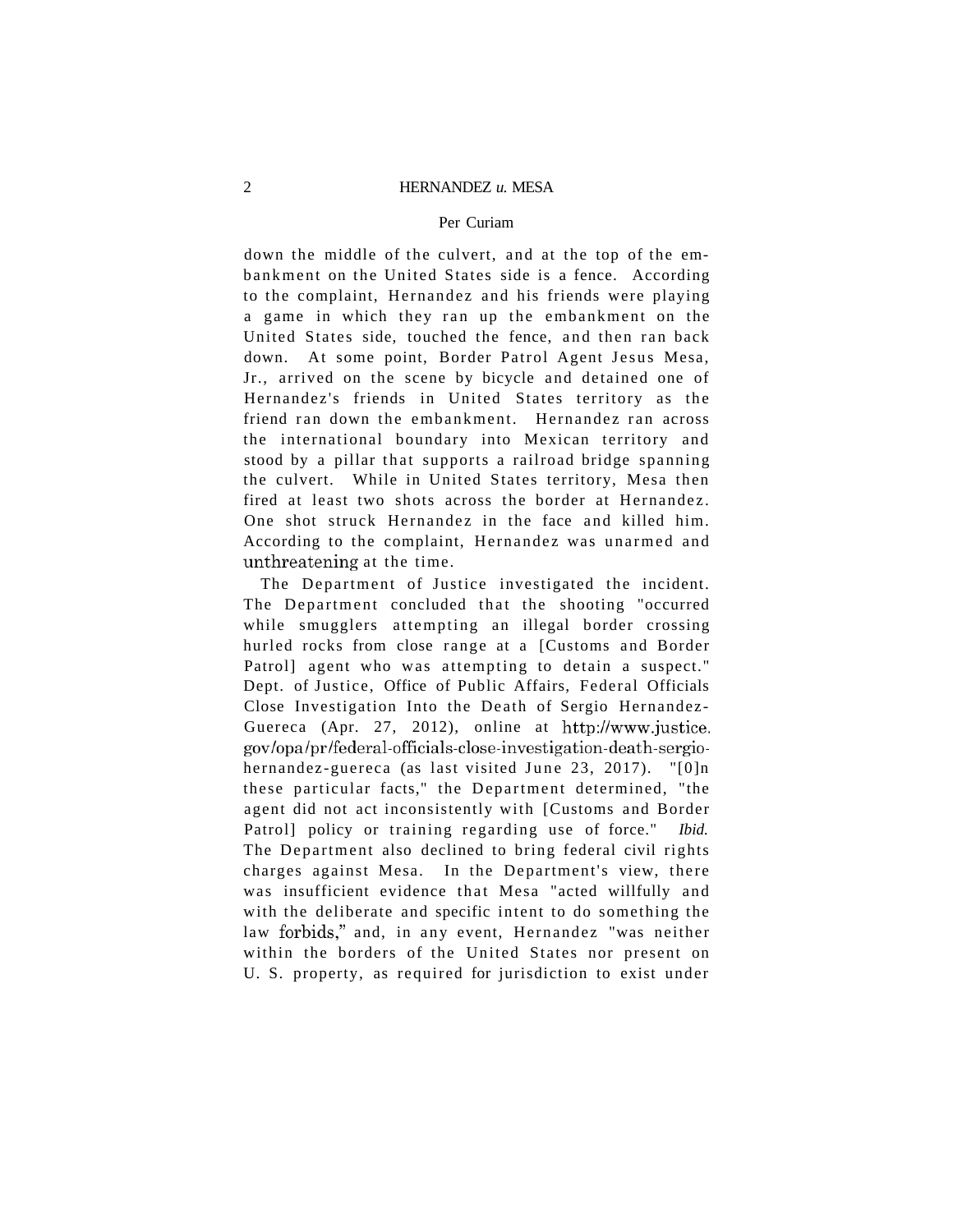the applicable federal civil rights statute." *Ibid.* The Department expressed regret for the loss of life in the incident and pledged "to work with the Mexican government within existing mechanisms and agreements to prevent future incidents." *Ibid.* 

Petitioners—Hernández's parents—brought suit. Among other claims, petitioners brought claims against Mesa for damages under *Bivens,* alleging that Mesa violated Hernandez's rights under the Fourth and Fifth Amendments. The United States District Court for the Western District of Texas granted Mesa's motion to dismiss. A panel of the Court of Appeals for the Fifth Circuit affirmed in part and reversed in part. The panel held that Hernandez lacked any Fourth Amendment rights under the circumstances, but that the shooting violated his Fifth Amendment rights. *Hernandez* v. *United States,* 757 F. 3d 249, 267, 272 (2014); *id.,* at 280-281 (Dennis, J., concurring in part and concurring in judgment); *id.,* at 281 (DeMoss, J., concurring in part and dissenting in part). The panel also found "no reason to hesitate in extending *Bivens* to this new context." *Id.,* at 275. And the panel held that Mesa was not entitled to qualified immunity, concluding that "[n]o reasonable officer would have understood Agent Mesa's alleged conduct to be lawful." *Id.,* at 279. Judge DeMoss dissented in part, arguing that Hernandez lacked any Fifth Amendment rights under the circumstances. *Id.,* at 281-282.

On rehearing en banc, the Court of Appeals unanimously affirmed the District Court's dismissal of petitioners' claims against Mesa. The en banc Court of Appeals first held that petitioners had failed to state a claim for a violation of the Fourth Amendment because Hernandez was "a Mexican citizen who had no 'significant voluntary connection' to the United States" and "was on Mexican soil at the time he was shot." *Hernandez* v. *United States,* 785 F. 3d 117, 119 (CA5 2015) *(per curiam)* (quoting *United States* v.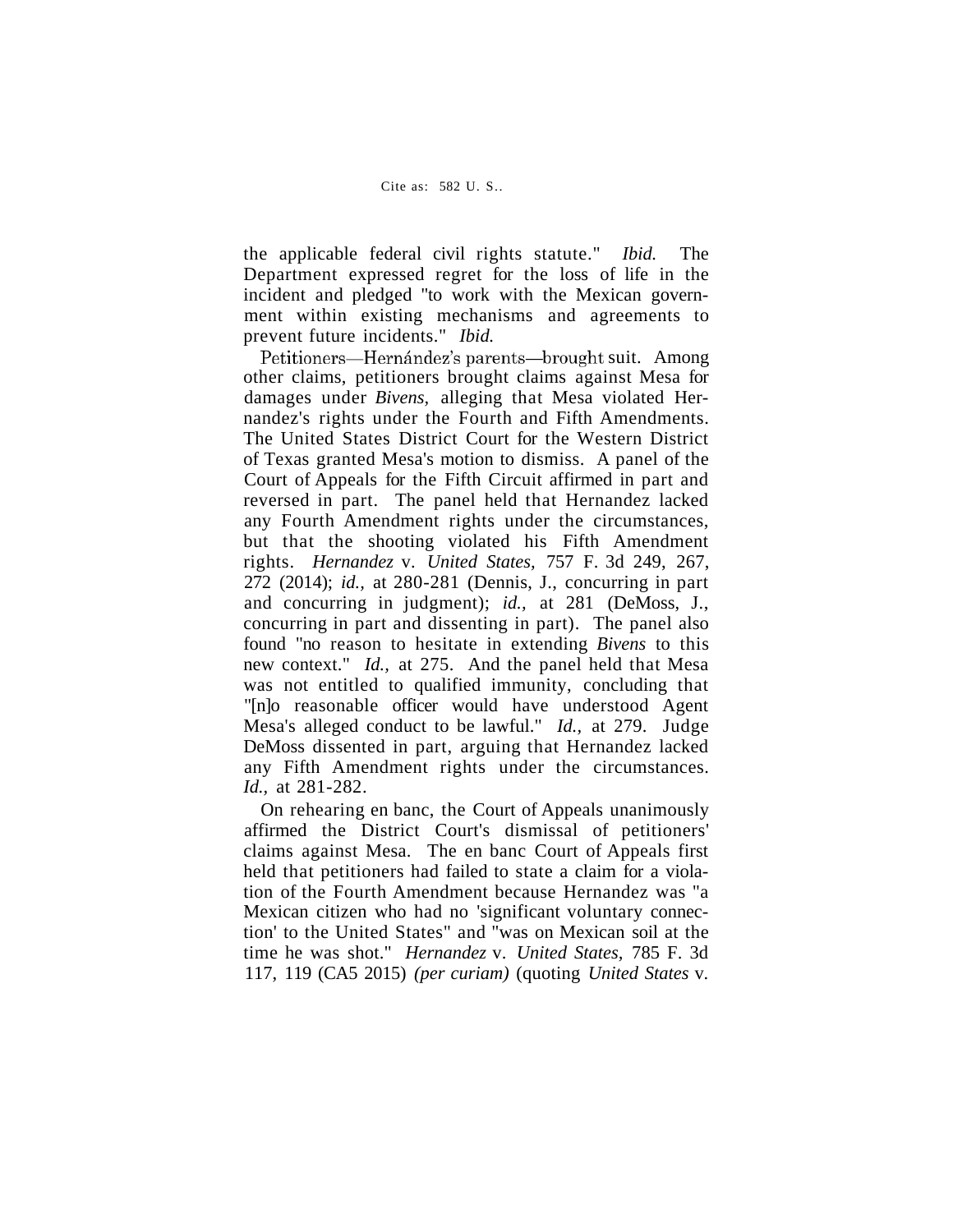#### Per Curiam

*Verdugo-Urquidez,* 494 U. S. 259, 271 (1990)). As to petitioners' claim under the Fifth Amendment, the en banc Court of Appeals was "somewhat divided on the question of whether Agent Mesa's conduct violated the Fifth Amendment," but was "unanimous" in concluding that Mesa was entitled to qualified immunity. 785 F. 3d, at 120. The en banc Court of Appeals explained that "[n]o case law in 2010, when this episode occurred, reasonably warned Agent Mesa" that "the general prohibition of excessive force applies where the person injured by a U. S. official standing on U. S. soil is an alien who had no significant voluntary connection to, and was not in, the United States when the incident occurred." *Ibid.* Because the en banc Court of Appeals resolved petitioners' claims on other grounds, it "did not consider whether, even if a constitutional claim had been stated, a tort remedy should be crafted under *Bivens." Id.*, at 121, n. 1 (Jones, J., concurring). Ten judges filed or joined five separate concurring opinions. *Id.,* at 121—143.

This Court granted certiorari. 580 U. S. \_\_ (2016). The Court now vacates the judgment of the Court of Appeals and remands for further proceedings.

The Court turns first to the *Bivens* question, which is "antecedent" to the other questions presented. *Wood,* 572 U. S., at \_\_\_(slip op., at 11). In Bivens, this Court "recognized for the first time an implied right of action for damages against federal officers alleged to have violated a citizen's constitutional rights." *Correctional Services Corp.*  v. *Malesko,* 534 U. S. 61, 66 (2001). A *Bivens* remedy is not available, however, where there are "'special factors counselling hesitation in the absence of affirmative action by Congress.'" *Carlson* v. *Green,* 446 U. S. 14, 18 (1980) (quoting *Bivens,* 403 U. S., at 396). In the decision recently announced in Ziglar v. Abbasi, ante, p. \_\_\_\_, this Court has clarified what constitutes a "special facto [r] counselling hesitation." See *ante,* at 12-14, 17-23. "[T]he in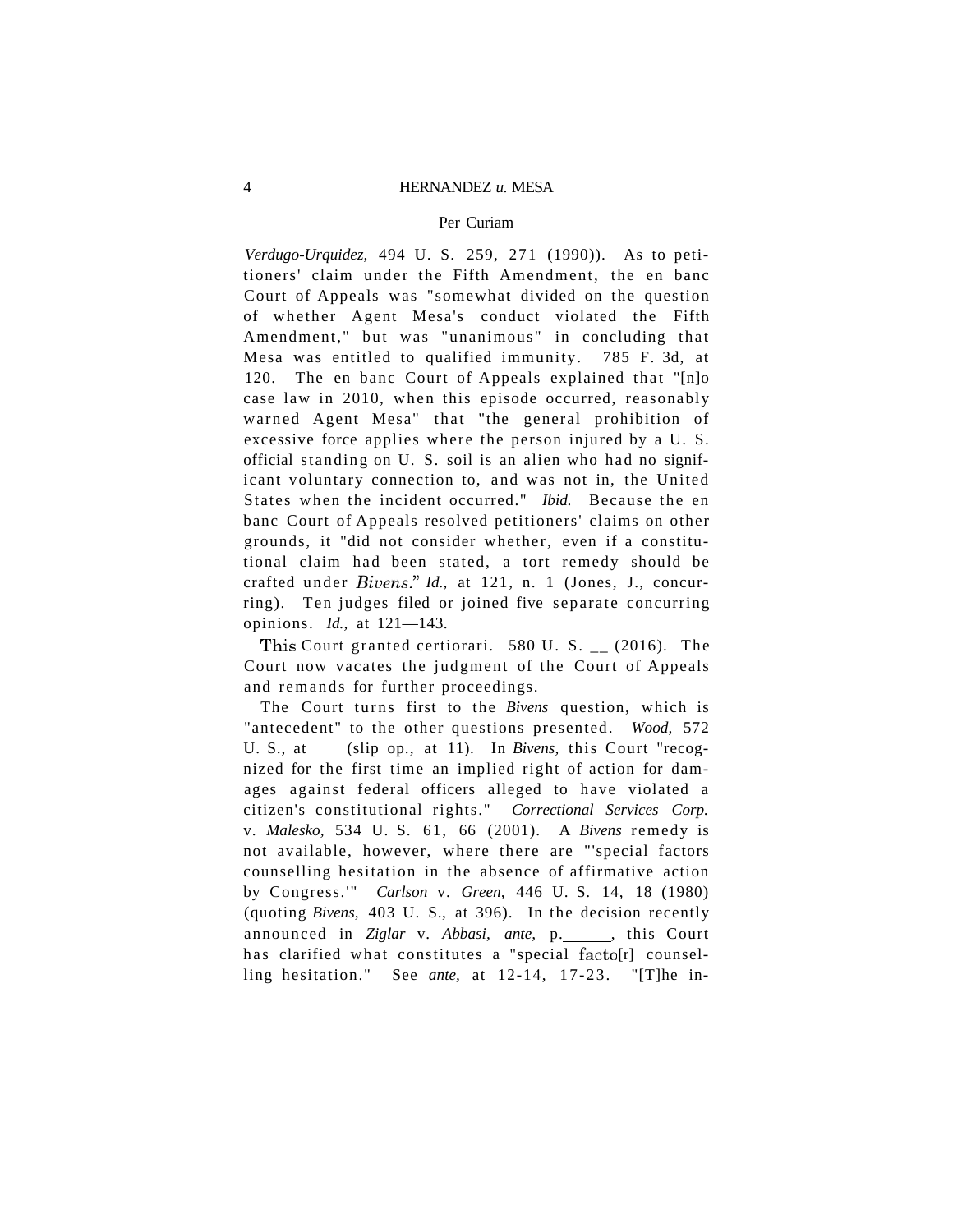quiry," the Court explains, "must concentrate on whether the Judiciary is well suited, absent congressional action or instruction, to consider and weigh the costs and benefits of allowing a damages action to proceed." *Ante,* at 12.

The Court of Appeals here, of course, has not had the opportunity to consider how the reasoning and analysis in *Abbasi* may bear on this case. And the parties have not had the opportunity to brief and argue its significance. In these circumstances, it is appropriate for the Court of Appeals, rather than this Court, to address the *Bivens*  question in the first instance. This Court, after all, is one '"of review, not of first view.'" *Expressions Hair Design* v. *Schneiderman,* 581 U. S. \_\_, \_\_\_ (2017) (slip op., at 10) (quoting *Nautilus, Inc.* v. *Biosig Instruments, Inc.,* 572 U. S.  $\qquad \qquad (2014)$  (slip op., at 14)).

With respect to petitioners' Fourth Amendment claim, the en banc Court of Appeals found it unnecessary to address the *Bivens* question because it concluded that Hernandez lacked any Fourth Amendment rights under the circumstances. This approach—disposing of a *Bivens*  claim by resolving the constitutional question, while assuming the existence of a *Bivens* remedy—is appropriate in many cases. This Court has taken that approach on occasion. See, *e.g., Wood, supra*, at (slip op., at 11). The Fourth Amendment question in this case, however, is sensitive and may have consequences that are far reaching. It would be imprudent for this Court to resolve that issue when, in light of the intervening guidance provided in *Abbasi,* doing so may be unnecessary to resolve this particular case.

With respect to petitioners' Fifth Amendment claim, the en banc Court of Appeals found it unnecessary to address the *Bivens* question because it held that Mesa was entitled to qualified immunity. In reaching that conclusion, the en banc Court of Appeals relied on the fact that Hernandez was "an alien who had no significant voluntary connection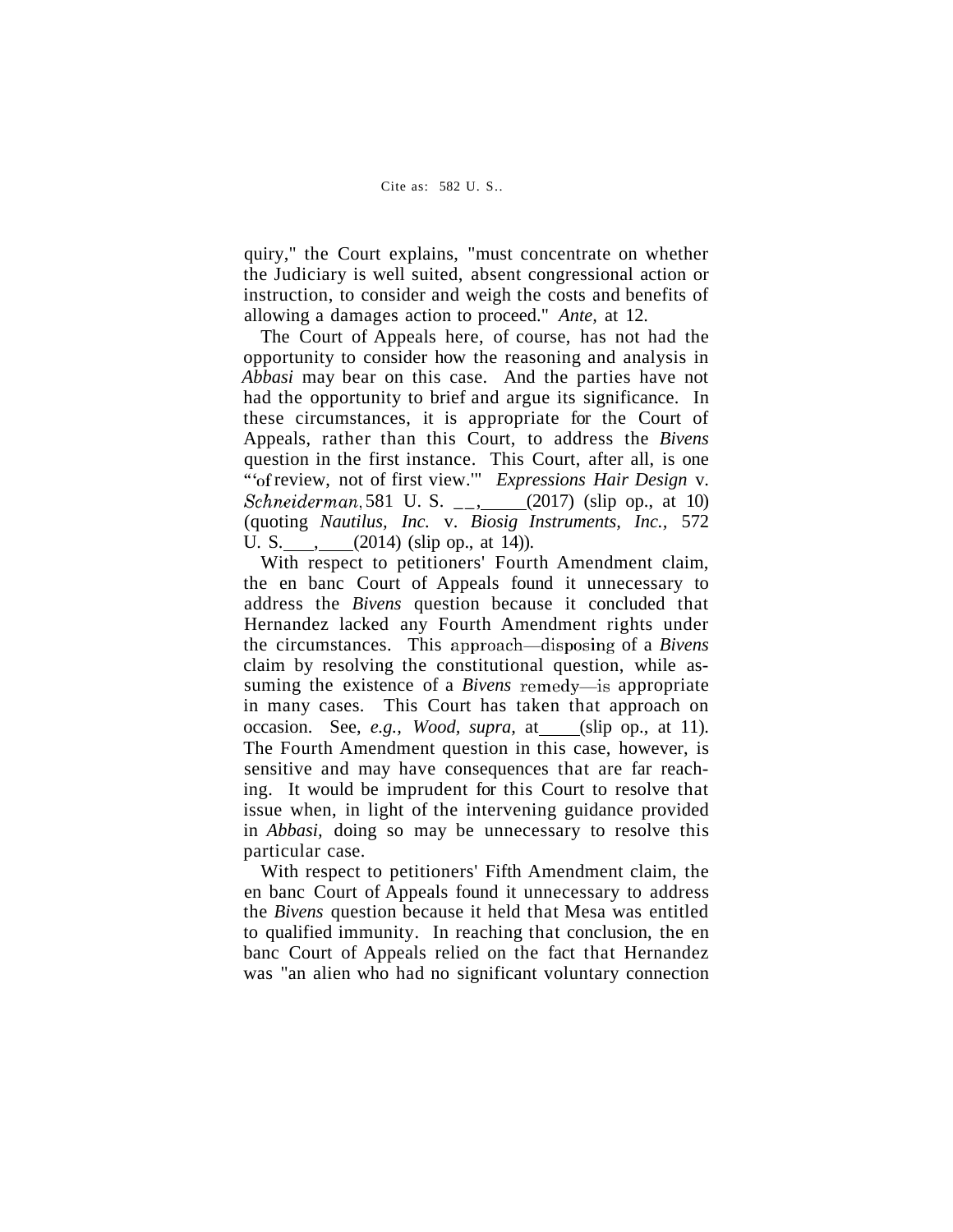#### Per Curiam

to . . . the United States." 785 F. 3d, at 120. It is undisputed, however, that Hernandez's nationality and the extent of his ties to the United States were unknown to Mesa at the time of the shooting. The en banc Court of Appeals therefore erred in granting qualified immunity based on those facts.

"The doctrine of qualified immunity shields officials from civil liability so long as their conduct 'does not violate clearly established . . . constitutional rights of which a reasonable person would have known.'" *Mullenix* v. *Luna,*  577 U. S. \_\_, (2015) *(per curiam)* (slip op., at 4-5) (quoting *Pearson* v. *Callahan,* 555 U. S. 223, 231 (2009)). The "dispositive inquiry in determining whether a right is clearly established is whether it would be clear to a reasonable officer that his conduct was unlawful in the situation he confronted." *Saucier* v. *Kate,* 533 U. S. 194, 202 (2001). The qualified immunity analysis thus is limited to "the facts that were knowable to the defendant officers" at the time they engaged in the conduct in question. *White* v. *Pauly,* 580 U. S. , (2017) *(per curiam)* (slip op., at 3). Facts an officer learns after the incident ends whether those facts would support granting immunity or denying it—are not relevant.

Mesa and the Government contend that Mesa is entitled to qualified immunity even if Mesa was uncertain about Hernandez's nationality and his ties to the United States at the time of the shooting. The Government also argues that, in any event, petitioners' claim is cognizable only under the Fourth Amendment, and not under the Fifth Amendment. This Court declines to address these arguments in the first instance. The Court of Appeals may address them, if necessary, on remand.

The facts alleged in the complaint depict a disturbing incident resulting in a heartbreaking loss of life. Whether petitioners may recover damages for that loss in this suit depends on questions that are best answered by the Court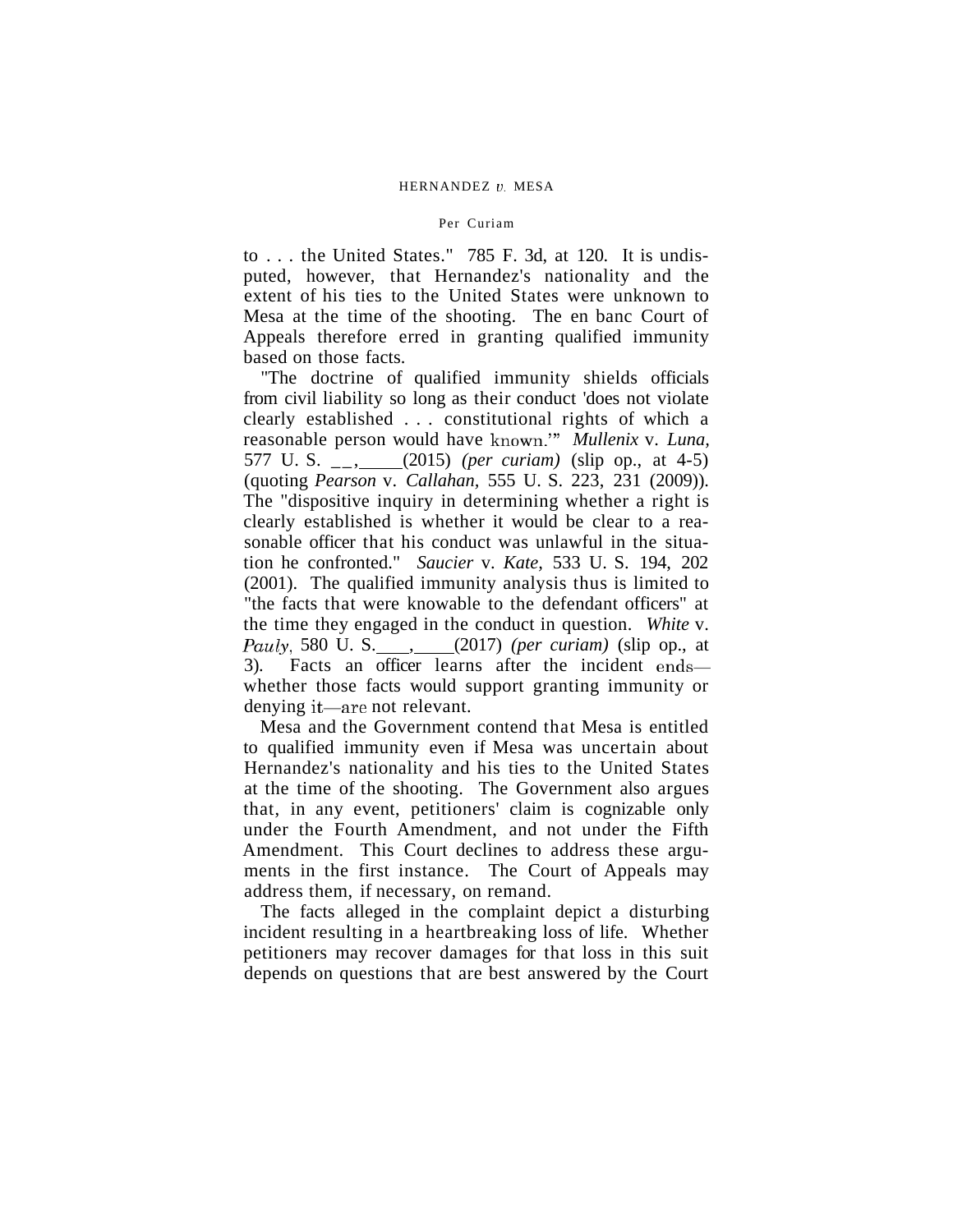#### Per Curiam

of Appeals in the first instance.

The judgment of the Court of Appeals is vacated, and the case is remanded for further proceedings consistent with this opinion.

*It is so ordered.* 

JUSTICE GORSUCH took no part in the consideration or decision of this case.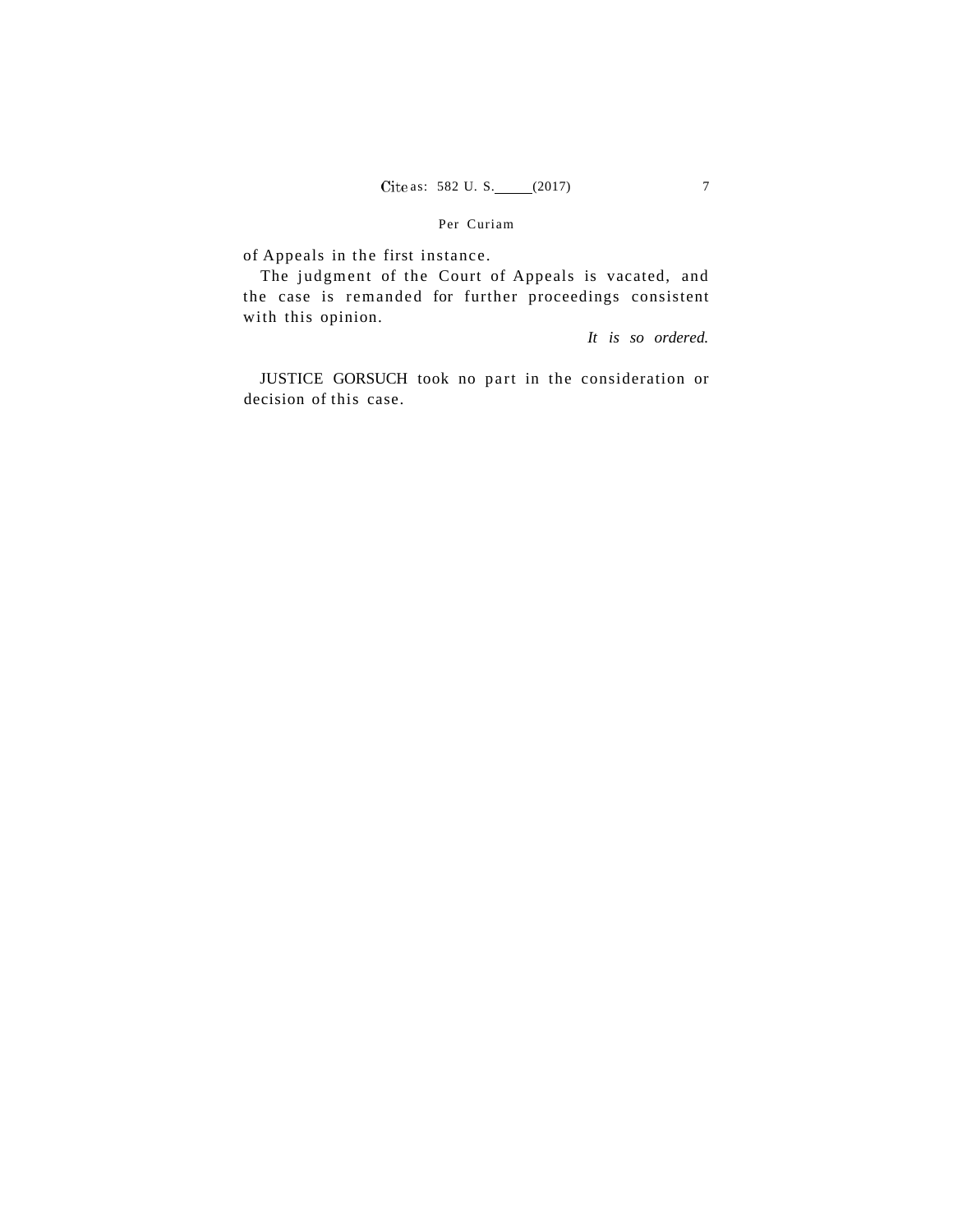THOMAS, J., dissenting

# SUPREME COURT OF THE UNITED STATES

## No. 15-118

# JESUS C. HERNANDEZ, ET AL., PETITIONERS *v.*  JESUS MESA, JR., ET AL.

#### ON WRIT OF CERTIORARI TO THE UNITED STATES COURT OF APPEALS FOR THE FIFTH CIRCUIT

[June 26, 2017]

### JUSTICE THOMAS, dissenting.

When we granted certiorari in this case, we directed the parties to address, in addition to the questions presented by petitioners, "[w]hether the claim in this case may be asserted under *Bivens* v. *Six Unknown Fed. Narcotics Agents,* 403 U. S. 388 (1971)." 580 U. S. (2016). I would answer that question, rather than remand for the Court of Appeals to do so. I continue to adhere to the view that *"Bivens* and its progeny" should be limited "to the precise circumstances that they involved." *Ziglar* v. *Abbasi, ante,* at 2 (THOMAS, J., concurring in part and concurring in judgment) (internal quotation marks omitted). This case arises in circumstances that are meaningfully different from those at issue in *Bivens* and its progeny. Most notably, this case involves cross-border conduct, and those cases did not. I would decline to extend *Bivens* and would affirm the judgment of the Court of Appeals on that basis.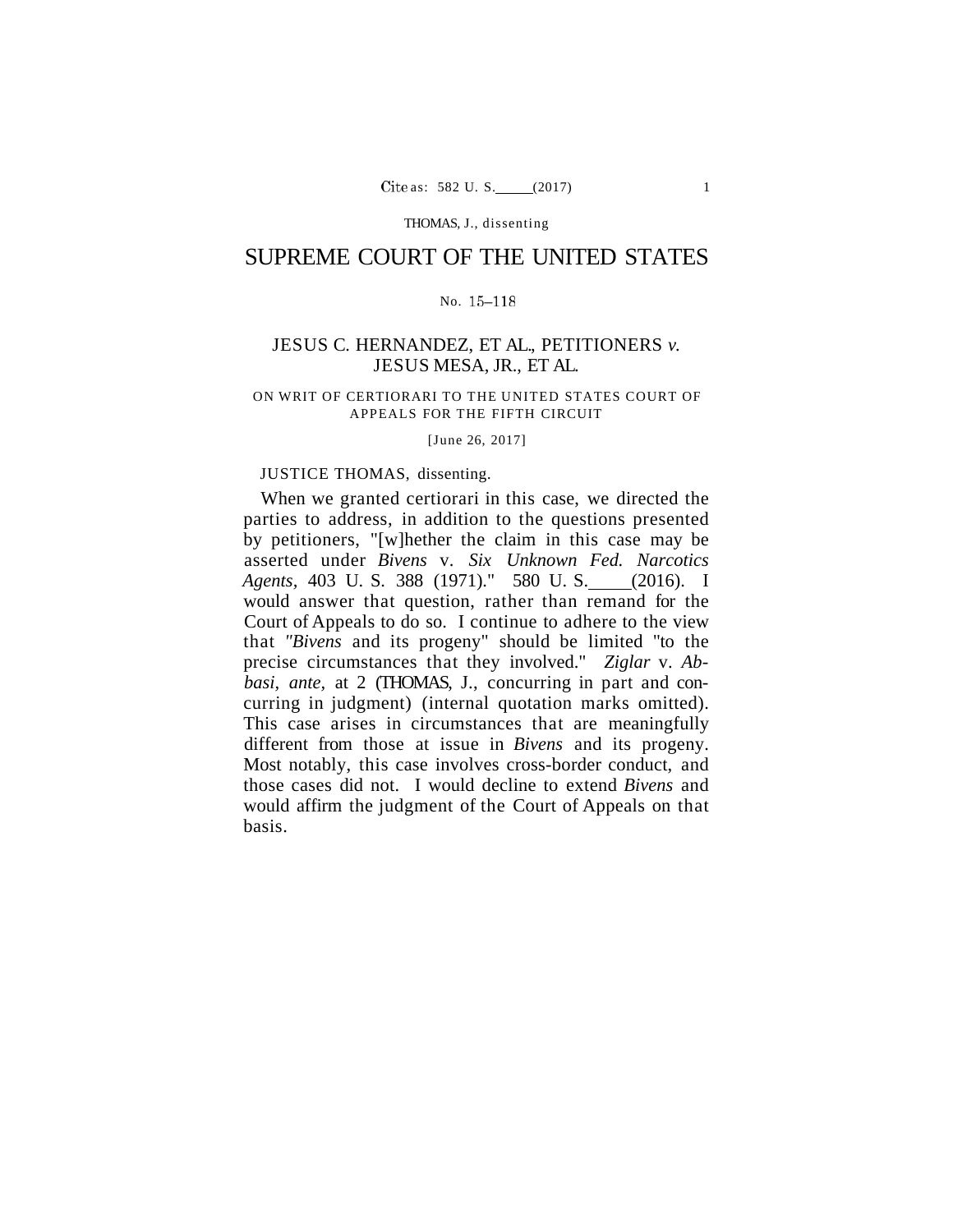BREYER, J., dissenting

# SUPREME COURT OF THE UNITED STATES

#### No. 15-118

## JESUS C. HERNANDEZ, ET AL., PETITIONERS *v.*  JESUS MESA, JR., ET AL.

#### ON WRIT OF CERTIORARI TO THE UNITED STATES COURT OF APPEALS FOR THE FIFTH CIRCUIT

[June 26, 2017]

JUSTICE BREYER, with whom JUSTICE GINSBURG joins, dissenting.

The parents of Sergio Adrian Hernandez Guereca brought this constitutional tort action against a United States Border Patrol agent, Jesus Mesa, Jr. They claim that Mesa violated their son's constitutional rights when Mesa shot and killed him on June 7, 2010. Hernandez and some of his friends had been running back and forth across a Rio Grande River culvert that straddles the border between the United States and Mexico. When Mesa shot him, Hernandez had returned to, and was on, the Mexican side of the culvert.

The Court of Appeals, affirming the District Court, held (among other things) that Hernandez had no Fourth Amendment rights because he was not a citizen of the United States, he was "on Mexican soil at the time he was shot," and he "had no 'significant voluntary connection' to the United States." *Hernandez* v. *United States,* 785 F. 3d 117, 119 (2015) *(per curiam)* (quoting *United States* v. *Verdugo-Urquidez,* 494 U. S. 259, 271 (1990)). I would reverse the Court of Appeals' Fourth Amendment holding. And, in my view, that reversal would ordinarily bring with it the right to bring an action for damages under *Bivens* v. *Six Unknown Fed. Narcotics Agents,* 403 U. S. 388 (1971). See *Wood* v. *Moss*, 572 U. S. (2014) (slip op., at 11)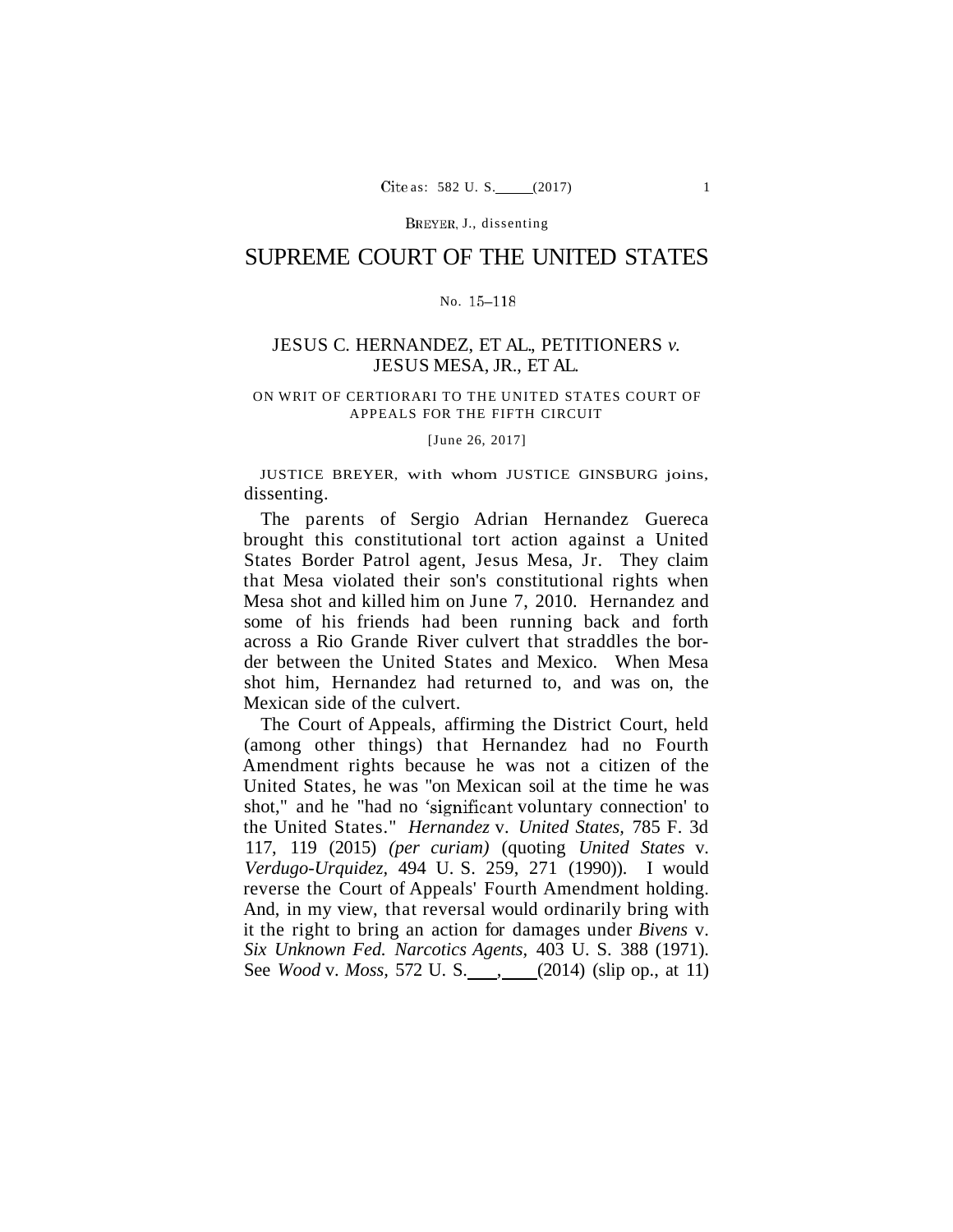#### BREYER, J., dissenting

*(Bivens* actions lie for Fourth Amendment violations); *Tennessee* v. *Garner, 411* U. S. 1, 11 (1985) (officer's application of lethal force when there is no immediate threat to self or others violates the Fourth Amendment). See also *Ziglar* v. *Abbasi, ante,* p. 1 (BREYER, J., dissenting).

I recognize that Hernandez was on the Mexican side of the culvert when he was shot. But, we have written in a case involving the suspension of habeas corpus that *"de jure* sovereignty" is not and never has been "the only relevant consideration in determining the geographic reach of the Constitution." *Boumediene* v. *Bush,* 553 U. S. 723, 764 (2008). We have added that our precedents make clear that "questions of extraterritoriality turn on objective factors and practical concerns, not formalism." *Ibid.;*  see also *id.,* at 759—762. Those factors and concerns here convince me that Hernandez was protected by the Fourth Amendment.

First, the defendant is a federal officer. He knowingly shot from United States territory into the culvert. He did not know at the time whether he was shooting at a citizen of the United States or Mexico, nor has he asserted that he knew on which side of the boundary line the bullet would land.

Second, the culvert itself has special border-related physical features. It does not itself contain any physical features of a border. Rather, fences and border crossing posts are not in the culvert itself but lie on either side. Those of Mexico are on the southern side of the culvert; those of the United States are on the northern side. The culvert (where the shooting took place) lies between the two fences, and consists of a concrete-lined empty space that is typically 270 feet wide.

Third, history makes clear that nontechnically speaking, the culvert is the border; and more technically speaking, it is at the least a special border-related area (sometimes known as a "limitrophe" area, see *infra,* at 4). Originally,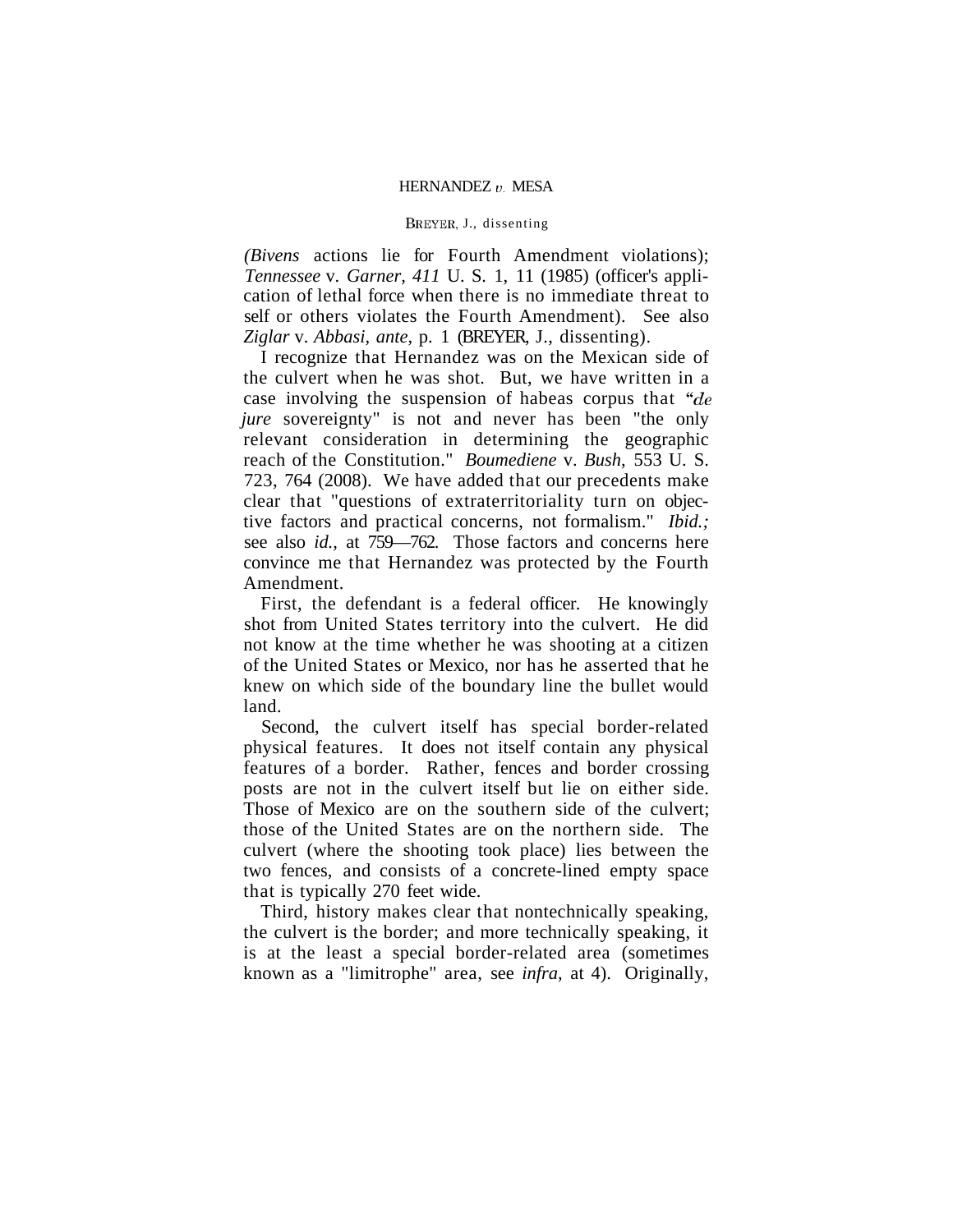#### BKEYEK, J., dissenting

the 1848 Treaty of Guadalupe Hidalgo provided that the boundary should run "up the middle" of the Rio Grande River "following the deepest channel." See Art. V, July 4, 1848, 9 Stat. 926. It also provided that "navigation . . . shall be free ... to the vessels and citizens of both countries." Art. VII, *id.,* at 928. Subsequently the river jumped its banks, setting a new course, and provoking serious disputes about the border's location. See S. Liss, A Century of Disagreement: The Chamizal Conflict 1864- 1964, p. 15 (1965) (the river's "ravages . . . irreparably destroyed any semblance of a discernable United States boundary line in the Ciudad Juarez-El Paso area"). In the 1960s, however, the United States and Mexico negotiated a new boundary. The two nations working together would "relocat[e]" the river channel. Convention for the Solution of the Problem of the Chamizal, Art. 2, Aug. 29, 1963, 15 U. S. T. 23, T. I. A. S. No. 5515 (Chamizal Convention). They would jointly bear the costs of doing so; and they would charge a bilateral commission with "relocation of the river channel . . . and the maintenance, preservation and improvement of the new channel." Art. 9, *id.,* at 26. When final construction of the new channel concluded, President Johnson visited the site to celebrate the "channels between men, bridges between cultures" created by the countries' joint effort. Kramer, A Border Crosses, The New Yorker, Sept. 20, 2014, online at [http://www.](http://www) [newyorker.com/news/news-desk/moving-mexican-border](http://newyorker.com/news/news-desk/moving-mexican-border)  (all internet materials as last visited June 23, 2017); see also Appendix, fig. 2, *infra* (photograph of President and Mrs. Johnson touring the culvert). That "channel" is the culvert now before us.

Fourth, a jointly organized international boundary commission built, and now administers, the culvert. Once created, the Commission arranged for surveys, acquired rights of way, and built and paved the massive culvert structure. See Appendix, fig. 1, *infra* (typical cross-section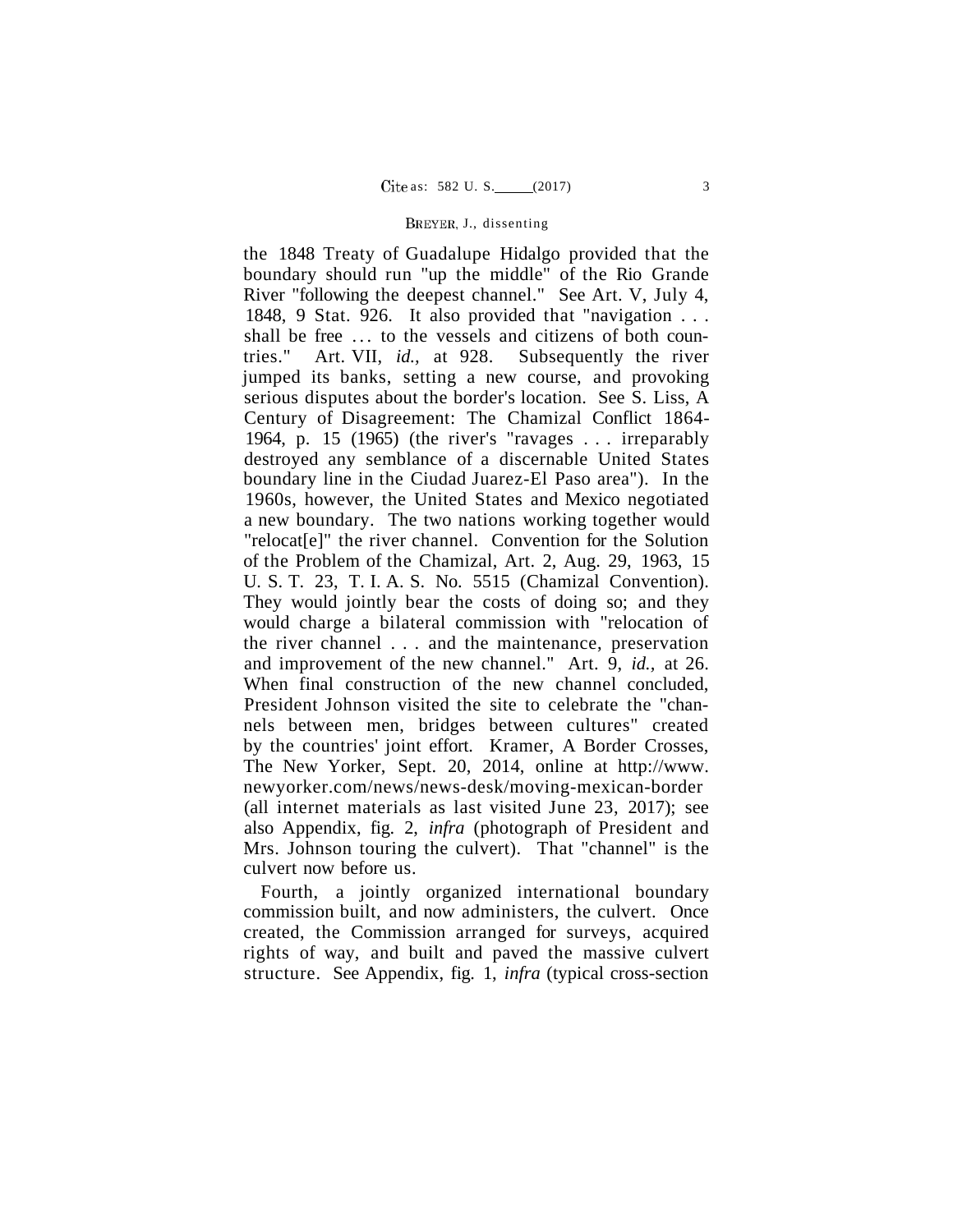#### BREYER, J., dissenting

of the proposed concrete "culvert"); see also International Boundary and Water Commission, United States and Mexico, Preliminary Plan (July 25, 1963), Annex to Chamizal Convention, 15 U. S. T., following p. 36. The United States contributed approximately \$45 million of the total cost. See Compliance With Convention on the Chamizal, S. Rep. No. 868, 88th Cong., 2d Sess., 2 (1963); Act To Facilitate Compliance With the Convention Between United States and United Mexican States, §8, 78 Stat. 186. The United States and Mexico have jointly agreed to maintain the Rio Grande and jointly to maintain the "limitrophe" areas. Treaty To Resolve Pending Boundary Differences and Maintain the Rio Grande and Colorado River as the International Boundary, Art. IV, Nov. 23, 1970, 23 U. S. T. 390, T. I. A. S. No. 7313 (Rio Grande and Colorado River Treaty). Today an International Boundary and Water Commission, with representatives of both nations, exercises its "jurisdiction" over "limitrophe parts of the Rio Grande." Treaty of Feb. 3, 1944, Art. 2, 59 Stat. 1224.

Fifth, international law recognizes special duties and obligations that nations may have in respect to "limitrophe" areas. Traditionally, boundaries consisted of rivers, mountain ranges, and other areas that themselves had depth as well as length. Lord Curzon of Kedleston, Frontiers 12-13 (2d ed. 1908). It was not until the late 19th century that effective national boundaries came to consist of an engineer's "imaginary line," perhaps thousands of miles long, but having "no width." Reeves, International Boundaries, 38 Am. J. Int'l L. 533, 544 (1944); see also 1 Oppenheim's International Law 661, n. 1 (R. Jennings & A. Watts eds., 9th ed. 1992). Modern precision may help avoid conflicts among nations, see, *e.g.,* Rio Grande and Colorado River Treaty, preamble, 23 U. S. T., at 373, but it has also produced boundary areas—of the sort we have described—which are "subject to a special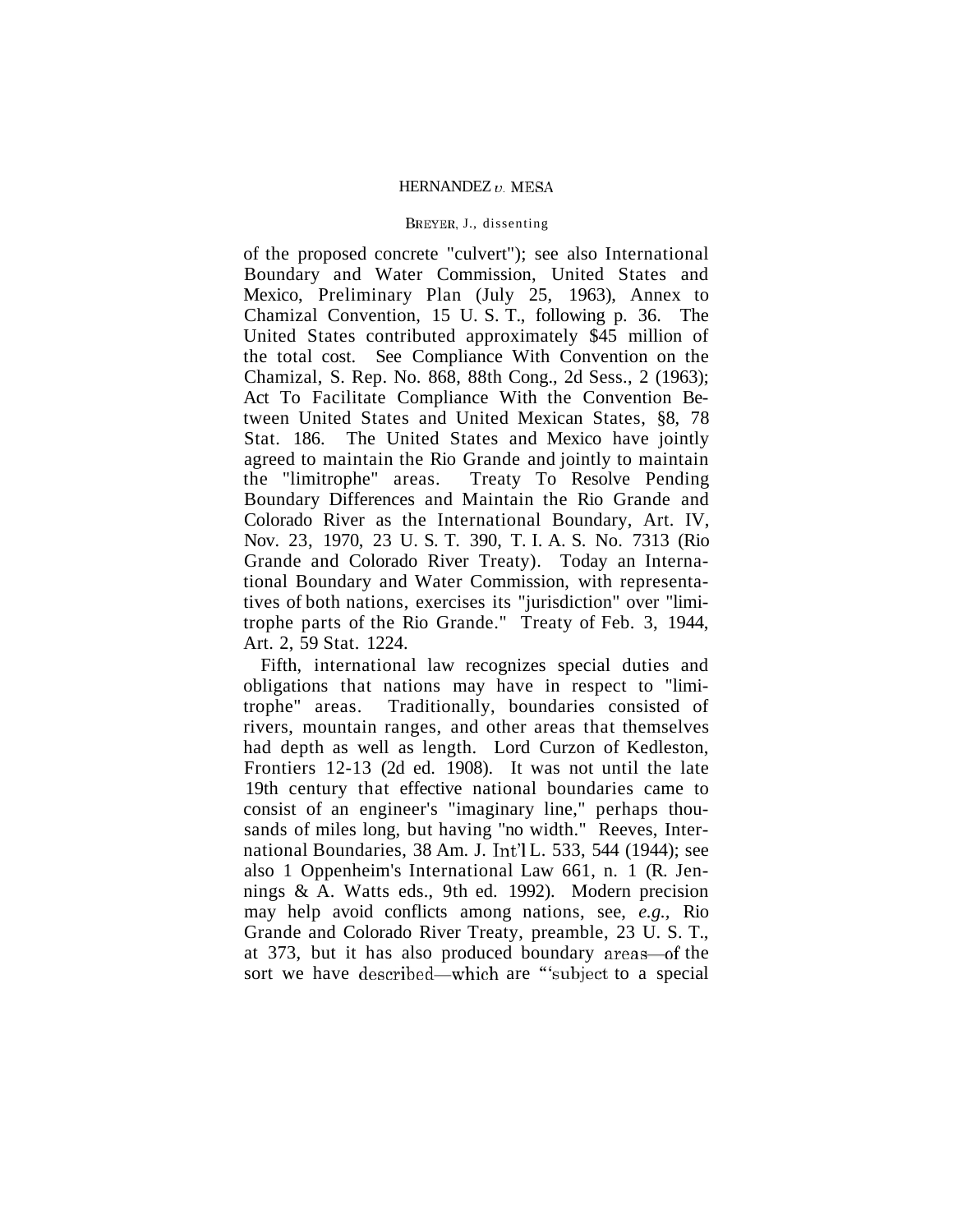#### BREYER, J., dissenting

legal, political and economic regime of internal and international law,'" Andrassy, Les Relations Internationales de Voisinage, in The Hague Academy of Int'l Law, 1951 Recuiel des Cours 131 (quoting Paul de Lapradelle, La Frontiere 14 (1928)). Those areas are subject to a special obligation of co-operation and good neighborliness, V. Lowe, International Law 151 (2007) (describing the "regime of *voisinage,"* which includes "jointly administered infrastructure facilities . . . co-operation between neighboring police forces . . . bilingual road signs, . . . shared access to common resources," and the like); cf. United Nations Convention on the Law of the Sea, Art. 111(8), Dec. 10, 1982, 1833 U. N. T. S. 396 (requiring compensation for loss arising from the erroneous exercise of a sovereign's right of hot pursuit), as well as express duties of joint administration that adjoining states undertake by treaty.

Sixth, *not* to apply the Fourth Amendment to the culvert would produce serious anomalies. Cf. *Verdugo-Urquidez,*  494 U. S., at 278 (KENNEDY, J., concurring). The Court of Appeals' approach creates a protective difference depending upon whether Hernandez had been hit just before or just after he crossed an imaginary mathematical borderline running through the culvert's middle. But nothing else would have changed. The behavior of the United States Border Patrol agent, along with every other relevant feature of this case, would have remained the same. Given the near irrelevance of that midculvert line (as compared with the rest of the culvert) for most borderrelated purposes, as well as almost any other purpose, that result would seem anomalous.

Moreover, the anomalies would multiply. Numerous bridges span the culvert, linking El Paso and Ciudad Juarez. See Chamizal Convention, Arts. 8-10, 15 U. S. T., at 25—26. "Across this boundary thousands of Americans and Mexicans pass daily, as casually as one living inland crosses a county line." Liss, *supra,* at 4; Semuels, Cross-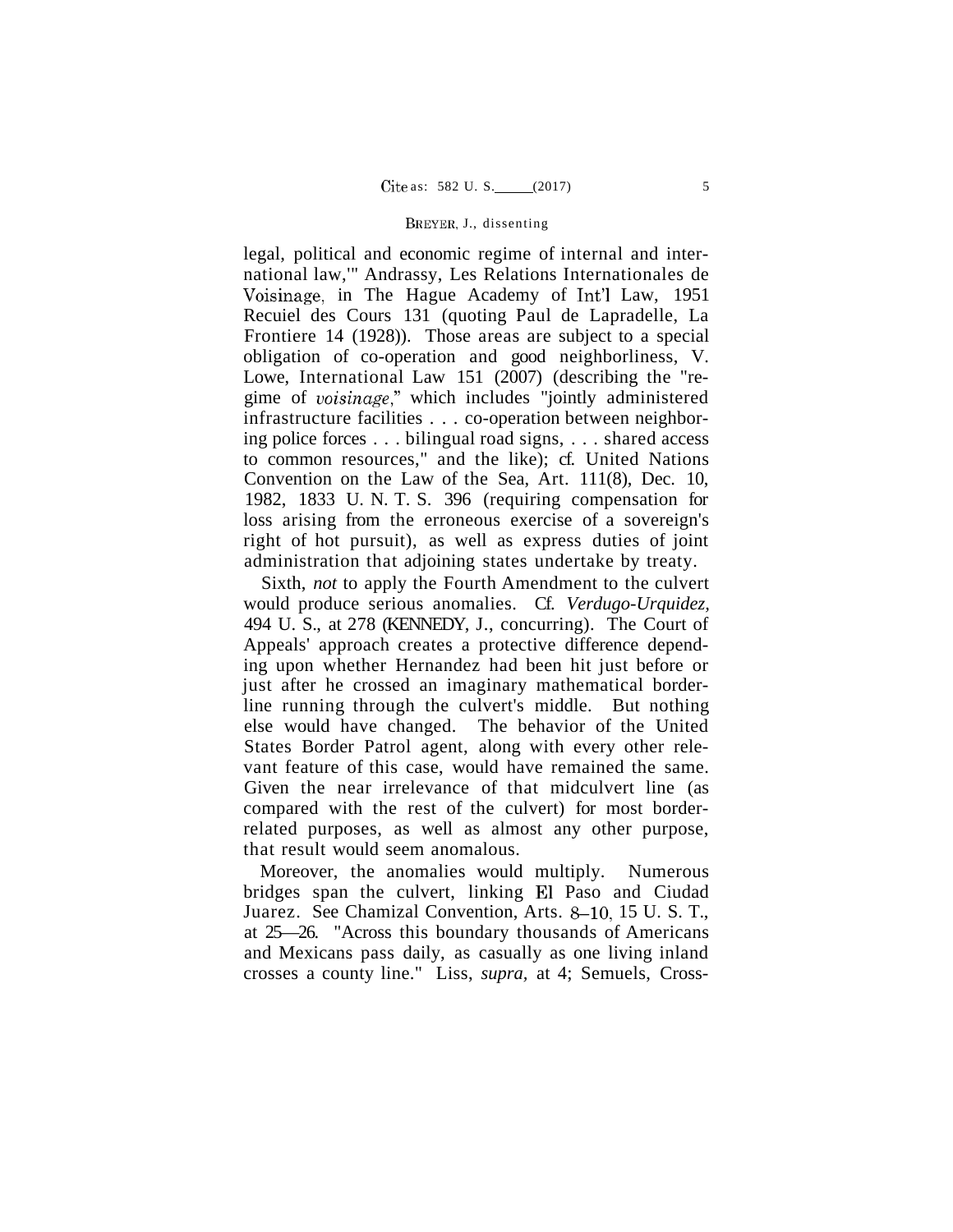#### BKEYEK, J., dissenting

ing the Mexican-American Border, Every Day, The Atlantic, Jan. 25, 2016, online at <https://www.theatlantic.com/> business/archive/2016/01/crossing-the-mexican-americanborder-every-day/426678/; Brief for Border Scholars as *Amici Curiae* 21-22 (Fifty-five percent of households in the sister cities cross the border to comparison shop for everyday goods and Mexican shoppers spend \$445 million each year in El Paso businesses). It does not make much sense to distinguish for Fourth Amendment purposes among these many thousands of individuals on the basis of an invisible line of which none of them is aware.

These six sets of considerations taken together provide more than enough reason for treating the entire culvert as having sufficient involvement with, and connection to, the United States to subject the culvert to Fourth Amendment protections. I would consequently conclude that the Fourth Amendment applies.

Finally, I note that neither court below reached the question whether *Bivens* applies to this case, likely because Mesa did not move to dismiss on that basis. I would decide the Fourth Amendment question before us and remand the case for consideration of the *Bivens* and qualified immunity questions. See *Ziglar* v. *Abbasi, ante,* p. 1; but see *ante,* p. 1 (BREYER, J., dissenting).

For these reasons, with respect, I dissent.